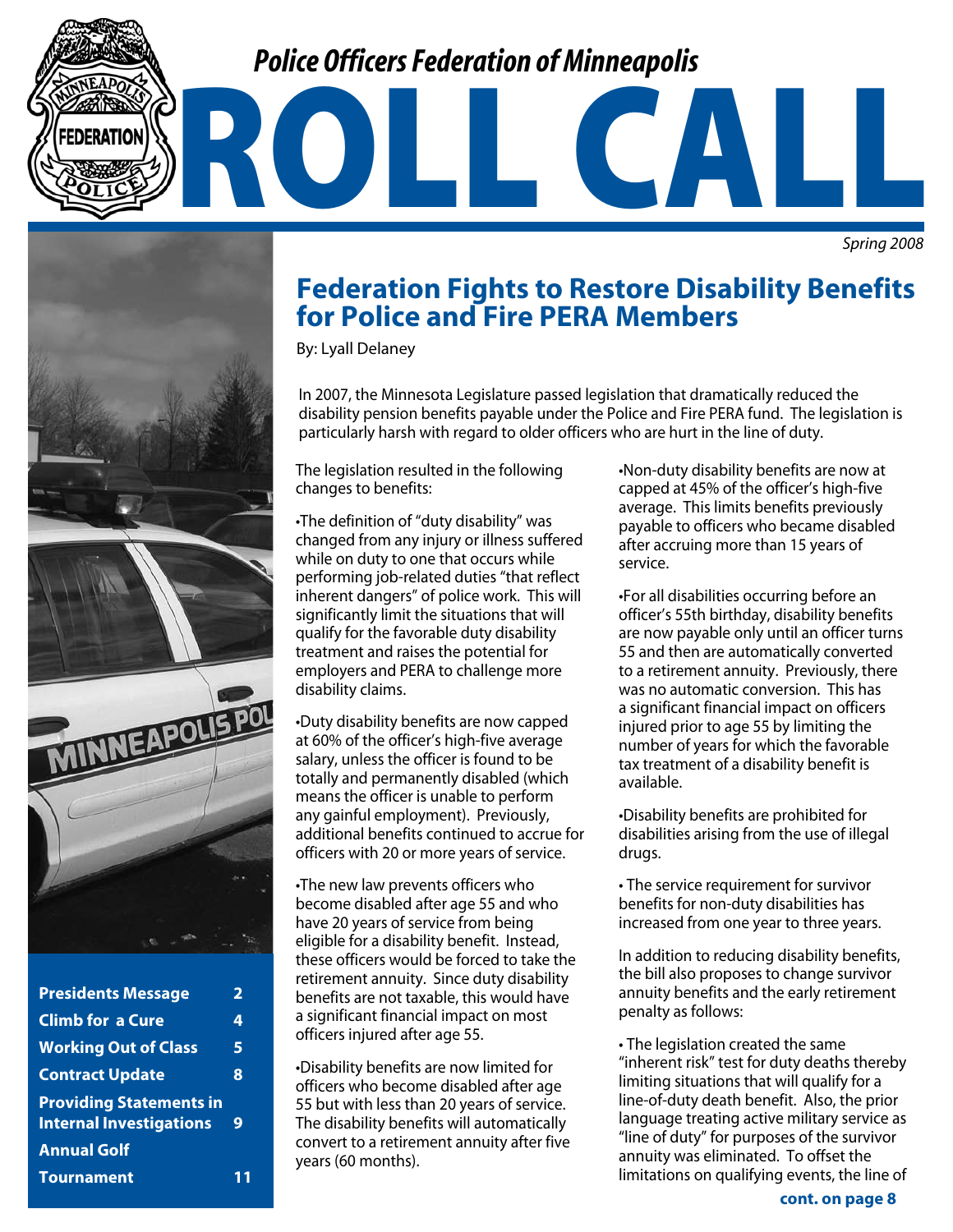### **Message from the President**

By: John Delmonico

#### **Pay and contract matters**



we have a contract pay raise effective Jan. 1, 2008. When the amount of the increase is determined — no later than July 2008, it will be retroactive to

As you know,

the first of the year. The amount of the increase will be determined by comparing it those of 25 metro-area cities and the City of St. Paul.

We are gathering the collective bargaining agreements of these cities as they settle their contracts. When we have St. Paul's and at least 70 percent of the others, we can begin to determine the average amounts of pay increases. Per our collective bargaining agreement, Minneapolis can rank no worse than ninth among the others in the comparison group. (See Contract Update article)

The current contract expires on Oct. 15, 2008. We hope the city will join us at the bargaining table soon. Chief of Police Tim Dolan has said he would like to settle the contract before September.

We will keep you informed of progress on the pay raise and contract negotiations.

**When we have St. Paul's and at least 70 percent of the others, we can begin to determine the average amounts of pay increases.**

### **We are actively engaged in making our concerns known and attempting to have our needs met.**

### **Republican National Convention preparation**

We're preparing for the Republican National Convention (RNC), which is the first week of September. Minneapolis/ St. Paul will be in the national spotlight. Estimates for the number of protesters range from 60,000 to over 100,000; in addition to the 45,000 delegates, party officials, volunteers, media and guests. Many of the dozens of national groups planning to protest are well organized and are recruiting additional members.

Emotions will be high, and the rhetoric is charged. You only need to do an Internet search of organized groups and media coverage to understand the heightened sentiments:

- A unique opportunity to step onto the stage of history — the whole world will be watching
- We are building a broad nationwide mobilization that will change the 2008 RNC
- We pledge to do everything in our power to mobilize the largest possible anti-war and progressive manifestation in Minneapolis
- "It is essential that this meeting of war criminals not be allowed to take place without the strongest possible mobilization of the people." *("Why we are marching on the RNC," Party for Socialism and Liberation Feb. 19, 2008)*
- We must take to the streets of St. Paul to raise our voices
- St. Paul police are trying to infiltrate and spy on groups that plan to protest
- We oppose attempts by police officials to forbid protests the Xcel Center
- The city intends to curtail our right to protest and to confine us to a single route and place to gather unacceptable; they are talking about glorified protest pens
- St. Paul police recently ordered 230 additional taser weapons — enough for every officer on the force
- Having a permit is crucial for our ability to organize a national anti-war demonstration that will draw tens of thousands; we have the right to protest the war within sight and sound of the Xcel Center, and we expect a permit to guarantee that right
- We will protest with or without a permit

Ensuring safety and some semblance of orderliness will be a challenge. We are charged with ensuring the safety of citizens, convention attendees and protesters. Open, ongoing communication and understanding among the groups is essential. While the Minneapolis police provide the largest force, St. Paul is in the driver's seat for this event. We are actively engaged in making our concerns known and attempting to have our needs met. We've communicated to the city our concerns about adequate training, personnel, equipment, logistics and planning. Keeping our officers safe is a priority.

The protest groups are right — the eyes of the world will be focused on the Twin Cities during a particularly contentious period of political discord. Everyone will benefit if everyone is safe, and that is our priority.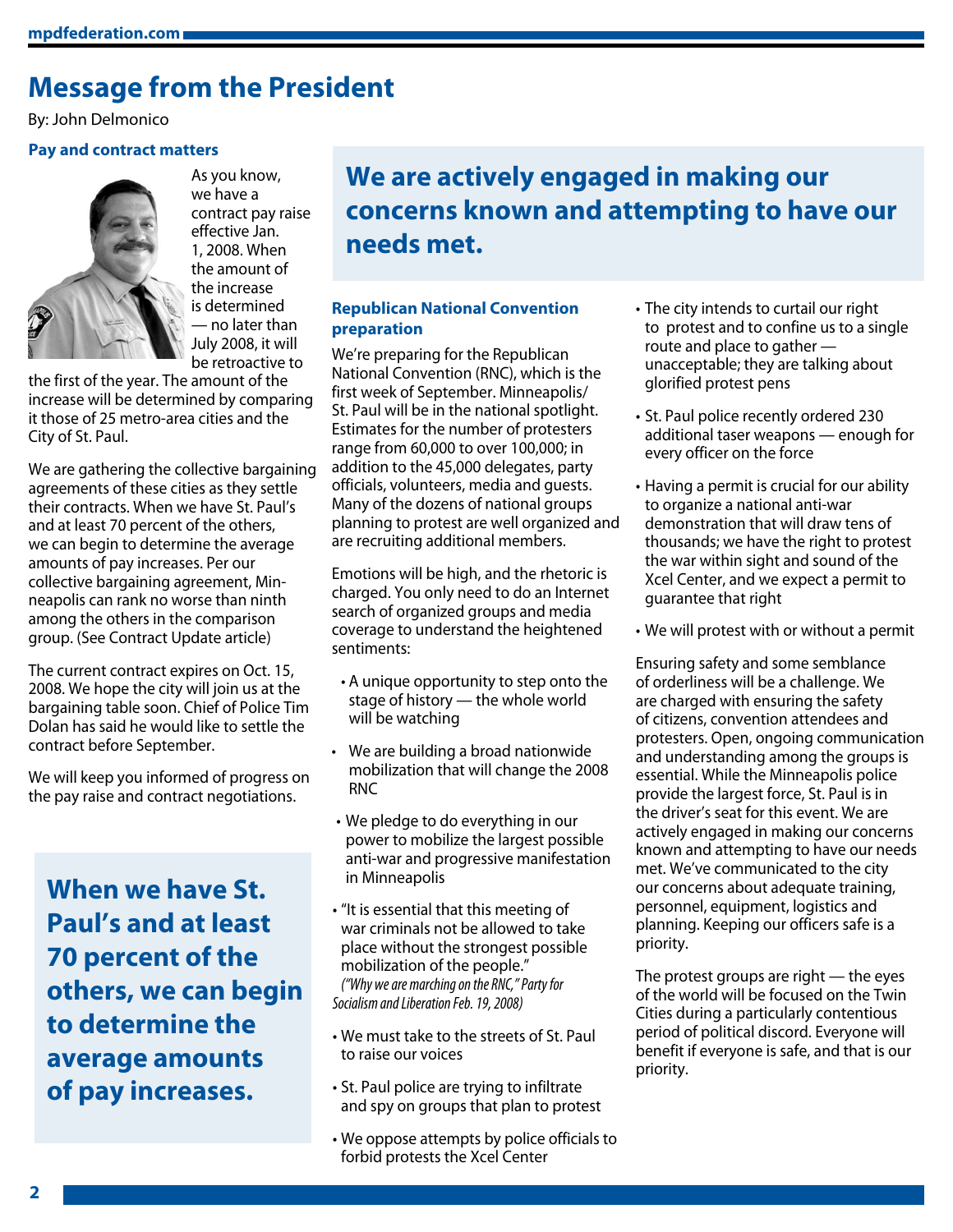# **Your Retirement Savings: Making an Even Smarter Decision**

### By: Tom Hilson

You could have more control over your retirement savings than you think. Sure, the investment market is unpredictable and there is always a certain amount of risk, but investing for your retirement years is still a smart decision.

An even smarter decision may be to take advantage of your cost savings with a 457 deferred compensation plan offered through ICMA-RC. With no administrative fees to bog down your savings, you can save hundreds, maybe even thousands of dollars per year that you can apply toward your retirement nest egg.

The benefits don't stop there. Educational resources and investment offerings from ICMA-RC are in your favor, too. A licensed ICMA-RC Retirement Plans Specialist, Tom Hilson, is available to assist you with questions regarding your 457 plan and your specific retirement savings goals. He can provide you with a personalized retirement benefit illustration and educate you about opportunities for increasing your savings, as well as distribution options. Tom can also tell you more about the funds available in your 457 plan.

ICMA-RC offers a number of investment options for you to beef up your savings. For example, there are the Vantagepoint Model Portfolio Funds and the Vantagepoint Milestone Funds\*, which make it easier for you to more systematically save for retirement. With the Model Portfolio Funds, you pick the one that fits your retirement goals, needs, and tolerance for

risks — the rest is done by professional fund managers who allocate the assets, select investments, and rebalance the funds. If you want more help, just pick the Milestone Fund closest to when you want your money and ICMA- RC's professional fund managers will help get you ready for retirement by rebalancing your assets, moving more of your funds from stocks to bonds as you approach your retirement date.

Since we can't predict the market, we should look at other ways to grow our retirement savings — ICMA-RC's 457 deferred compensation plan, with no administrative fees and its investment offerings may be part of the answer.

While you take advantage of your ICMA-RC 457 deferred compensation plan, you may also want to consider ICMA-RC's No-Fee\*\* Vantagepoint IRA and Roth IRA, which are available to you, your spouse, and other members of your family. These IRAs also offer a wide range of fund choices from many fund families.

To learn more about the ICMA-RC deferred compensation plan or the No-Fee Vantagepoint IRA, ask your local representative, Tom Hilson. You may contact Tom at 763-689-9590 or by e-mail at thilson@icmarc.org.

ICMA-RC is an independent, not-for-profit corporation, founded by public employees for public employees. ICMA-RC provides the educational resources and the investment choices you want to assist you in planning for retirement.



*\*Please be advised that with "Fund of Funds" arrangements, additional underlying fees may apply. Please consult the prospectus for details. \*\*The No-Fee Vantagepoint IRA has a low initial minimum investment of \$1,500, which is waived if funded through the convenience of an automatic investment program. Vantagepoint Securities are offered through ICMA-RC Services, LLC, member NASD-SIPC. AC: 0607-1475*

| <b>Federation Board</b>                                 |
|---------------------------------------------------------|
| <b>Contacts</b>                                         |
| I<br><b>President John Delmonico</b><br>612-788-0646    |
| <b>Vice President Bob Kroll</b><br>612-290-3919         |
| I<br><b>Secretary Bruce Jensen</b><br>612-369-3959<br>I |
| <b>Treasurer Lyall Delaney</b><br>612-293-6256          |
| I<br><b>Director Wally Krueger</b><br>I<br>612-290-0337 |
| <b>Director Ron Stenerson</b><br>612-328-3519           |
| <b>Director Jeff Jindra</b><br>ı<br>612-290-0370        |
| l.<br><b>Director Sherral Schmidt</b><br>651-335-2751   |
| Director Dan Ungurian<br>I<br>612-490-1542              |
| <b>Park Rep Joe McGinness</b><br>612-290-9138           |

# **Reminder**

*Please be sure to keep you Federation and Mutual cards up to date!* 

If you need to change a beneficiary, or are unsure of whom you have designated as your beneficiary, please call the Federation office (612) 788-8444, or stop by the office to fill out new cards.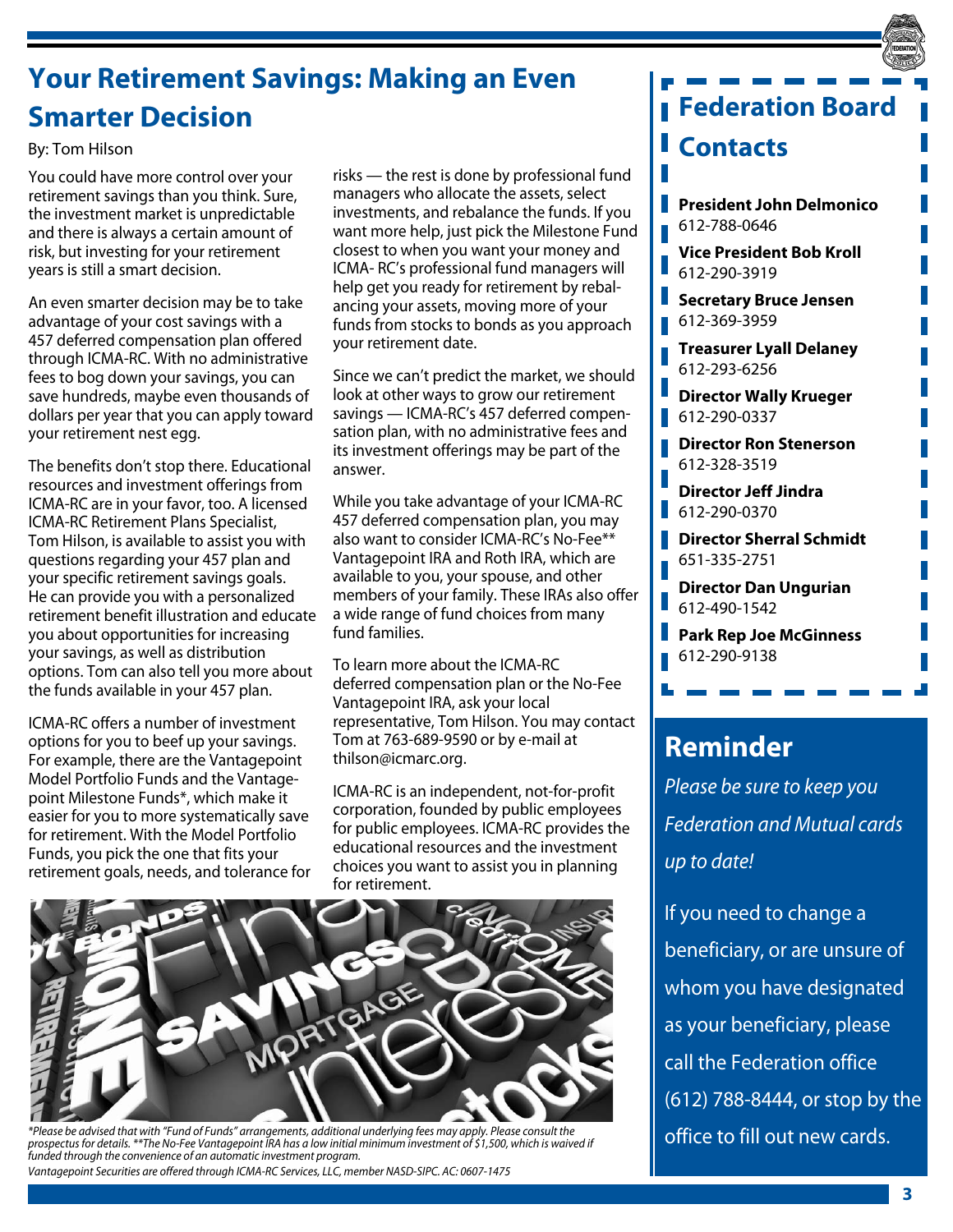# **2008 Cystic Fibrosis Climb For a Cure**

### By: Officer Mike Kirchen

On February 9th, 2008 eight first responder teams gathered in the IDS Crystal Court to raise money for Cystic Fibrosis. This was the 27th annual "Climb for a Cure" and only the fourth annual Police / Fire challenge. The four regular teams of Minneapolis Police and Fire and St. Paul Police and Fire were joined by the State Patrol, HCMC Paramedics, Secret Service and Bloomington Fire for the best team time up the 53 floors of the IDS Building.

Four years ago, the entire event raised \$85,000 and this year's event took in over \$166,000 for this great cause. Once again all the Minneapolis and St. Paul Officers wore the same t-shirt with Mikayla Polski's picture on the front. Mikayla is the five year old daughter of St. Paul Police Officer Mike Polski and she has cystic fibrosis. Minneapolis Fire, led by team captains Daniel Casper and Linda Sone, fresh off their Empire State Building climb in New York four days earlier, won the challenge for the fourth straight year. Minneapolis Police took second place, but we took first place in fund raising -bringing in just over \$8,000. Honorary team captain Shjon Podein, former winner of Lord Stanley's cup with Colorado, gave the team a motivational pep talk before the climb and also gave a very nice monetary contribution to the team and to Cystic Fibrosis.

This year Minneapolis Police teamed up with the Minneapolis Park Police and had the biggest team in the competition. Chad Berdahl of the Park Police was the top climber for our team and was awarded a very nice trophy at the top for the "Fastest Cop". After our challenge, hundreds of other people came down to climb the steps for this great cause. A big thank you to the Minneapolis and St. Paul Police Federation for their pledge and contribution to Cystic Fibrosis and sharing in the cost to get all the t-shirts.

We started four years ago with Minneapolis Police racing Minneapolis Fire up the stairs with 6 climbers on each team. This year we had eight teams and over 120 Police/Fire climbers. The challenge grows bigger each year and once again Minneapolis Police sent up the largest team of 35 officers. Members of the cystic fibrosis foundation were absolutely amazed at the turnout of police and fire participants. All eight teams raised a huge amount of money for foundation and their fight to find a cure. Next year we have an interest from a team of New York City

Fire Fighters and Albuquerque, New Mexico Police Officer to enter the challenge and a verbal commitment from Chief Dolan who's interested in joining the team. Let's shoot for 50 officers on the team next year and once again bring in the most money for Cystic Fibrosis. Thank you to all the climbers this year for their participation and exceptional fund raising.









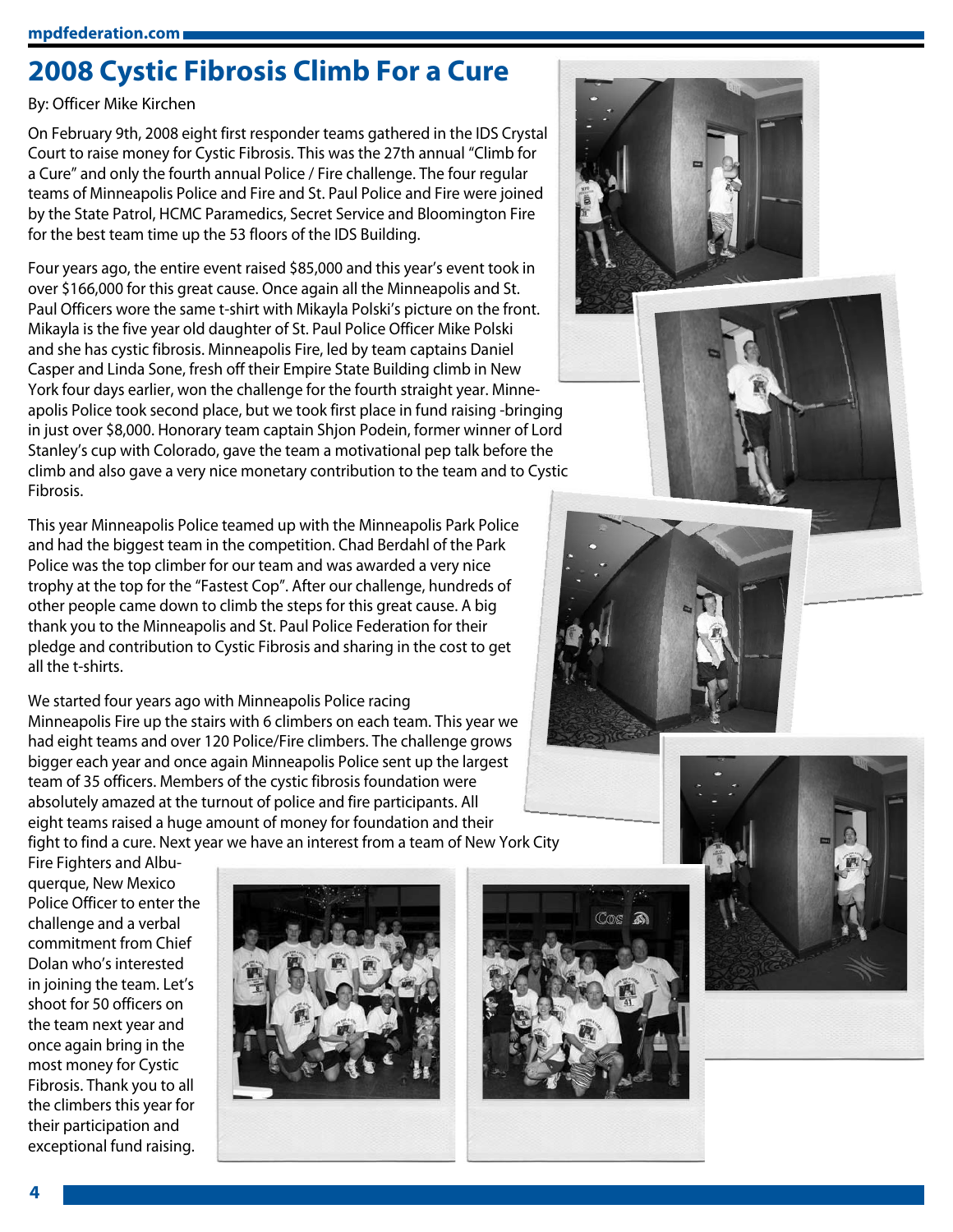

# **Working out of class, on both sides of the river**

By: Christopher Wachtler, Federation Council

When is a police lieutenant no longer a lieutenant? When he's managing the operations of a division, commanding numerous units, and taking on special assignments as directed by the Chief. In the Minneapolis Police Department, you call him "Captain"

When is a sergeant no longer a sergeant? When she's writing polices that apply to the entire Minneapolis P.D., hiring and firing her own staff, commanding a major area of the Department, and implementing major departmental initiatives at the Chief's direction. That makes her a lieutenant.

 And when is an police officer no longer a police officer? In St. Paul, when he's drafting and executing search warrants, signing complaints, performing secondary investigations, interviewing suspects, and completing holdbooks. No question- that's the work of a sergeant.

City budgets remain tight, and both the Minneapolis and St. Paul Police Departments often have to try to do more with less.

But this does not mean a Department can violate an applicable labor agreement by working members out of class.

Both the St. Paul Police Federation and the Police Officer's Federation of Minneapolis have fought vigorously to defend merit principles and maintain the integrity of the civil service system.

To ensure promotional opportunities for members, St. Paul has aggressively challenged out-of-class assignments, such as "officer investigators", and has fought to make acting sergeants permanent. On the east side of the river, thus far, the City has cooperated with the union to resolve these issues.



In Minneapolis, everyone sees the need for division commanders. But will they be civil service Captains, whose rank and job duties are articulated in the labor agreement, or will they be appointed Inspectors or Deputy Chiefs?

You can guess which the union prefers-- as it has pushed for a Captain's test, to be administered soon, and grieved assignments within some of the Department's largest and most important divisions, currently commanded by Lieutenants.

It is a fact that the slippery slope of outof-class assignments leads directly to a decrease in performance and professionalism. Ultimately, it becomes a public safety issue, which is what makes the unions' continued tough stance on the issue so important.

Thank You

From: Officer Annoni & Officer Grant

We would like to thank our fellow officers for their care and support. It has given us strength through this difficult time. It has reaffirmed how proud we are to be members of the MPD family. Special thanks go to the Park Police for their unconditional support.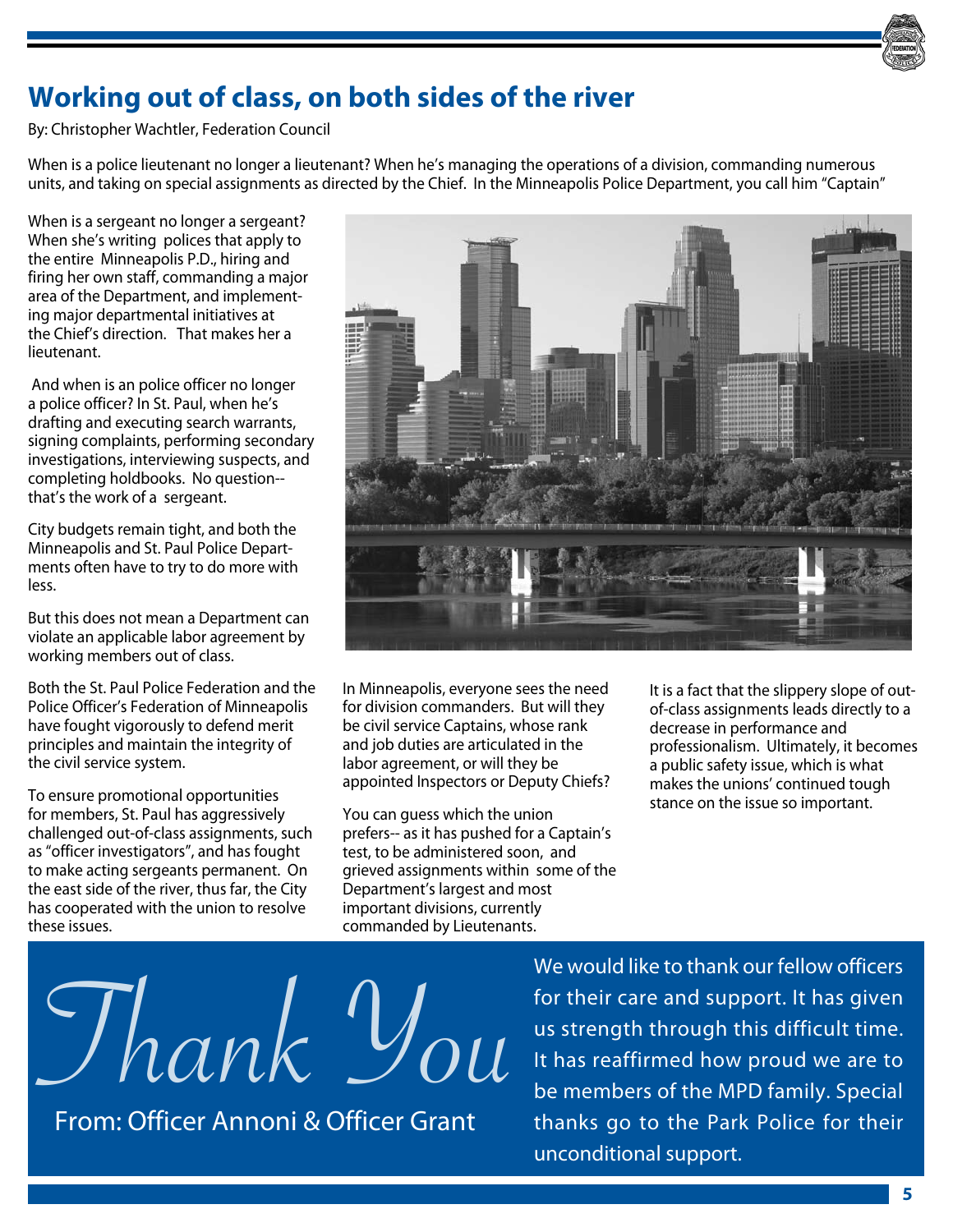# **Injured on Duty**

Nobody likes to think about getting injured on the job. But the possibility is always there. Let's say you trip over a loose stair at a suspect's residence. Or a perpetrator punches you in the eye during an arrest. Or you crash your patrol car during a pursuit. Or you slip on ice and fall while you're on foot patrol. Or your lovable K-9 partner gets a little too aggressive during training and takes a piece off your finger.

Any of these incidents might make you eligible for the injury-on-duty (IOD) Benefit.

### **What is IOD?**

If you are a city employee injured on the job, work time lost because of the injury is covered by workers' compensation insurance - that is, two-thirds of your work time is covered.

IOD is a benefit of the Federation's labor contract with the city which provides compensation to members for the one-third of lost work time that workers' compensation does not cover.

To qualify for IOD coverage, your injury must be police-specific. That means the injury resulted from an activity that is unique to police work - in the process of making an arrest, executing a search warrant, responding to an emergency situation, doing patrol work or engaging in job-required physical training. Staple your hand to the desk while completing paperwork? Not covered. Slip on ice while walking to your squad car on the way to lunch? Not covered. Not police specific.

### **What do I do if I am injured on the job?**

If you are injured on the job or a previous job-related injury recurs and you want workers' compensation and IOD benefit, you must:

#### **• Seek medical attention.**

*Your city-authorized healthcare provider will recommend that you:*

o **Return to work.** If your city-authorized healthcare provider makes this recommendation and you choose to miss work, your time off is considered sick time.

#### o **Return to work with limitations.**

#### o **Miss work for a specific amount of time.**

•Have your supervisor complete a report of injury that explains how the injury occurred. Send the report to Room 100 within 24 hours of the injury. Absence of these reports is the primary

reason IOD claims are denied. You must take this step to have your claim considered.

Injury claims are sent to Police Payroll, Room 100, who gathers the necessary paperwork, approvals and medical records. (The City's Worker's Comp unit approves or disapproves claims for worker's compensation benefit.) Claims approved for workers' compensation benefit are then sent to the IOD Committee, which considers them for IOD benefit.

#### **Typical reasons claims are denied for IOD benefit are:**

•Lack of medical reports. The officer didn't see a city-authorized healthcare provider for a new or recurring injury.

If you have a previous injury that was approved for IOD benefit and the injury later recurs, you must see your city-authorized healthcare provider again if you want the claim to be reconsidered for IOD benefit. You also need to complete another report of injury.

•Failure to comply with physician recommendations.

•Incident is not related to a police-specific activity, patrol work or required physical training.

#### **IOD Committee members**

•Officer Dan Ungurian, Federation director

•Officer Jeff Jindra, Federation director •Officer Sherral Schmidt, Federation director

•Bertha Gabrish, MPD Payroll

•Jennifer Rudlong, Medical Claims Coordinator For questions about the IOD benefit, contact Officer Dan Ungurian or Jeff Jindra.

Or check the department's Policies and Procedures manual on the city's intranet.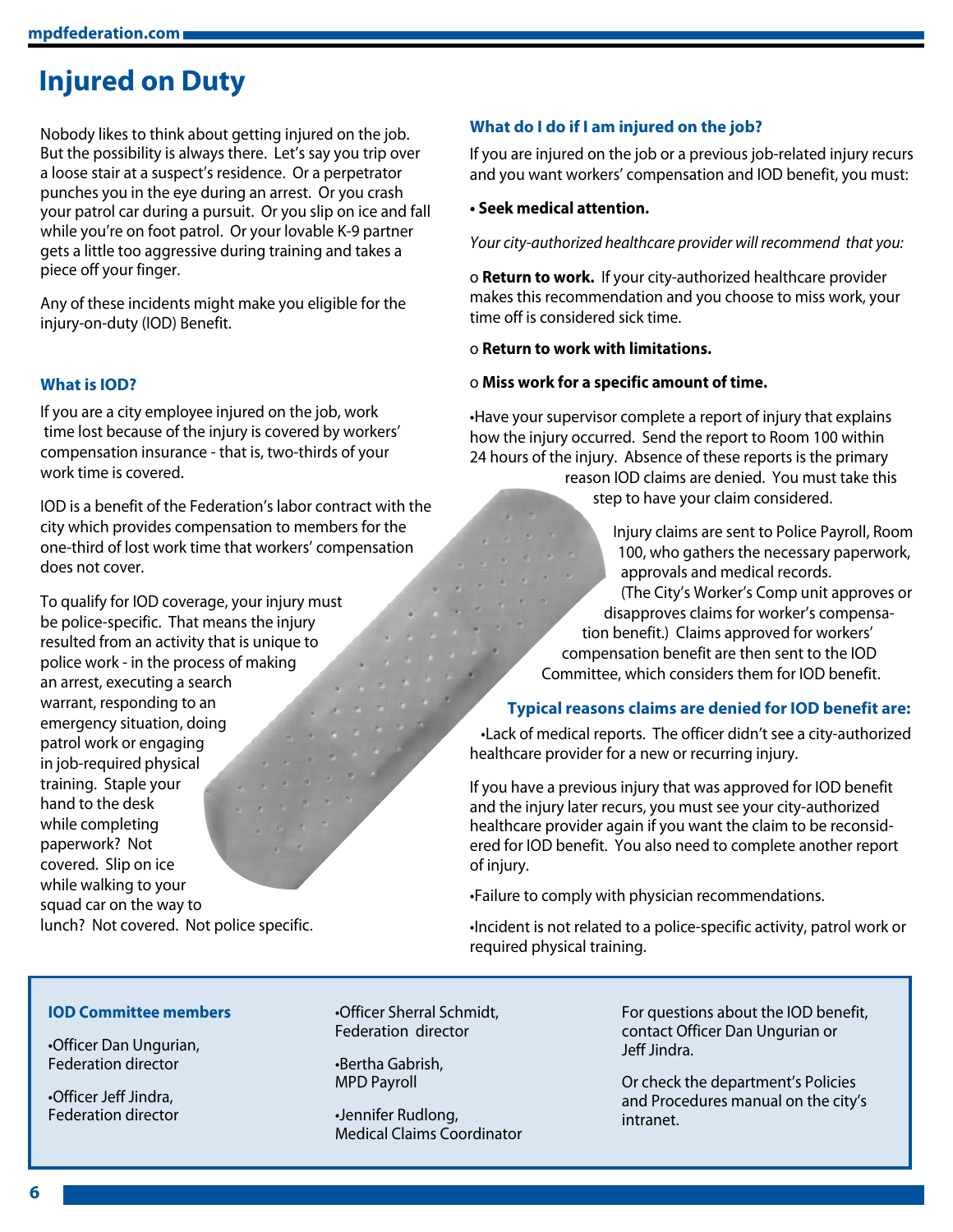

### **2008 Special Olympics Polar Plunge**

A new record was set for the 2008 Special Olympics Polar Plunge on Lake Calhoun! On March 1st, over 540 people took the plunge and approximately \$150,000 was raised for Special Olympics! Team Dani (MPD and friends of the MPD) and Team Matt (Park PD, Park Agents, and friends) raised over \$5,000 each! Additionally, the MPD Recruit Academy raised approximately \$3,000 for this worthy event! It was a beautiful day at Lake Calhoun – 32 degrees and sunny!









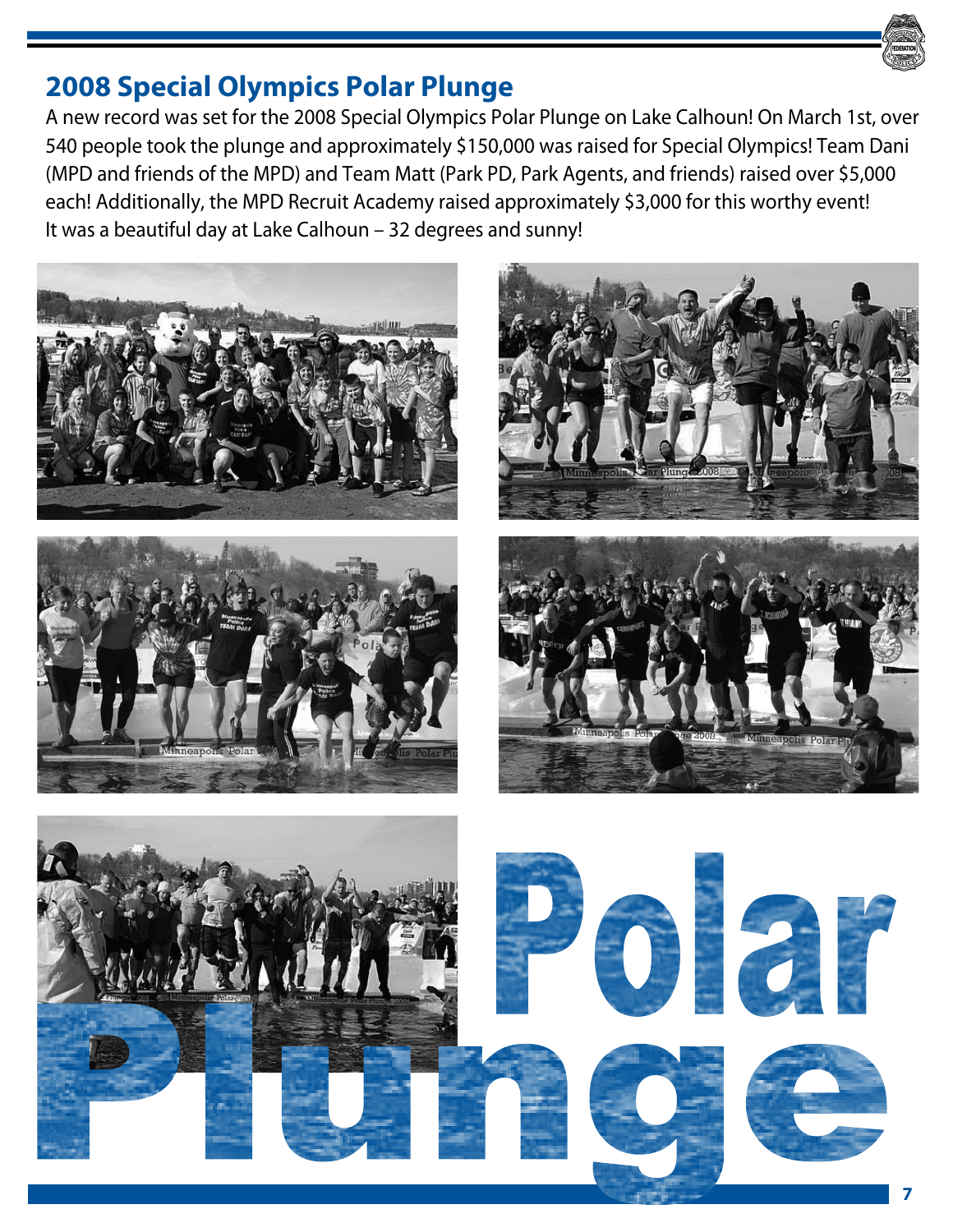### **Contract Update**

By: President John Delmonico

Dear Members:

I am writing to inform you of the pending market adjustment wage increase that was part of the compensation package in the 2005-2008 Labor Agreement between the Federation and the City.

As you may recall, the last contract was settled during the time that the City of Minneapolis was operating under a limitation on annual wage increases. This limitation which was in effect from January, 2003 through December 31, 2007, resulted in wage increases for Minneapolis employees that were far less than what employees of other metro area public employers were receiving. In exchange for the Federation accepting the "salary cap" increases for the first two years of the agreement, the City agreed to make an adjustment during the third year of the contract to bring Minneapolis police officers back into the upper third of the comparison group which consists of St. Paul and suburban cities with populations over 25,000.

Pursuant to the terms of the agreement, the parties will gather wage information from the comparison group to determine the career earnings (the cumulative compensation for employees from starting pay through 30 years of service) as of July 1, 2008. The comparison will be considered complete when St. Paul and 70% of the suburbs (18 of the 25 cities) have settled their contracts for 2008 compensation. The City and Federation will then determine the amount of the increase necessary to put the career earnings of Minneapolis patrol officers no less than 9th among the 27 cities in the comparison group. The increase will apply to promoted ranks as well.

Based on our most recent survey of the suburban departments, 11 of the 25 have already settled for 2008. We are in the process of updating our database on the status of negotiations in the remaining 14 cities. As for St. Paul, the St. Paul Police Federation began its negotiations with the City of St. Paul in December. They have not yet reached a settlement.

Because we must wait until a specified number of jurisdictions are settled, we expect that we will not be able to make the final calculations for the market adjustment until June or July. However, the language of the agreement with the City provides that the market adjustment will be retroactive to January 1, 2008; meaning that, if the amount is not determined until July, there will be back-pay to January 1 in the same manner as when a new labor agreement is settled with retroactive wage increases. We will keep you informed as to the progress of the market adjustment process.

If you would like to review the specific details of the agreement with the City on the market adjustment, it is set forth in Attachment C at the back of the 2005-2008 Labor Agreement. The Labor Agreement is posted on the Federation's website at www.mpdfederation.com.

#### **Disability Benefits, cont. from page 1**

duty survivor annuity was increased from 50% to 60% of the average salary payable in the six months prior to the time of death.

•The legislation also increased the early retirement penalty from one-tenth (0.1) for each month prior to an officer's 55th birthday to two-tenths (0.2) for each month prior to 55. However, this provision would only apply to new PERA members hired after June 20, 2007 or any former member who is reinstated after that date.

The legislation was proposed by PERA purportedly to address what it claimed to be abuses of disability benefits that contributed to the under-funding of the PERA P&F fund. The Federation, the Police Officers Alliance of Minnesota and their lobbyists worked unsuccessfully to defeat this punitive and unnecessary legislation. Since the legislation passed, police officers and fire fighters have suffered the effects of this legislation and we are now working in this session to

reverse or at least limit the most troublesome impacts of the law.

The reality is that this law was unnecessary. For years PERA has had multiple tools at its disposal to limit or challenge fraudulent or marginal disability claims and has done too little to contest them thereby allowing numerous abuses to occur. PERA also has had the ability take away disability benefits from those drawing them if they believe that the claimed disability is not legitimate. Yet rather than go after the abusers that have caused the alleged problem, PERA's "solution" was to limit the disability benefits for all police officers and fire fighters who are still working and actively risking their health and safety every day they report for work. This is grossly unfair and is bad public policy. Moreover, this legislation is an over-reaction to a minimal problem. In testimony at the Legislature, PERA officials admitted the that legislation would have an insignificant impact on the overall funding of the P&F fund.

While this type of legislative action could be expected from PERA and from the League of Cities, it was appalling that the legislation was also supported by the Minnesota Police and Peace Officers Association. The MPPOA is supposed to be fighting to protect the benefits of police officers, not crawling into bed with the League of Cities to undermine them.

We will keep you informed as to our efforts to change this law. In the meantime, we encourage each of you to call your State Senator and Representative and strongly request that they vote to restore benefits to injured police officers and fire fighters. For those of you who are MPPOA members, we further encourage you to contact the MPPOA leadership and demand that they discontinue their partnership with the League of Cities to take benefits away from police officers and instead start working to improve benefits for injured cops.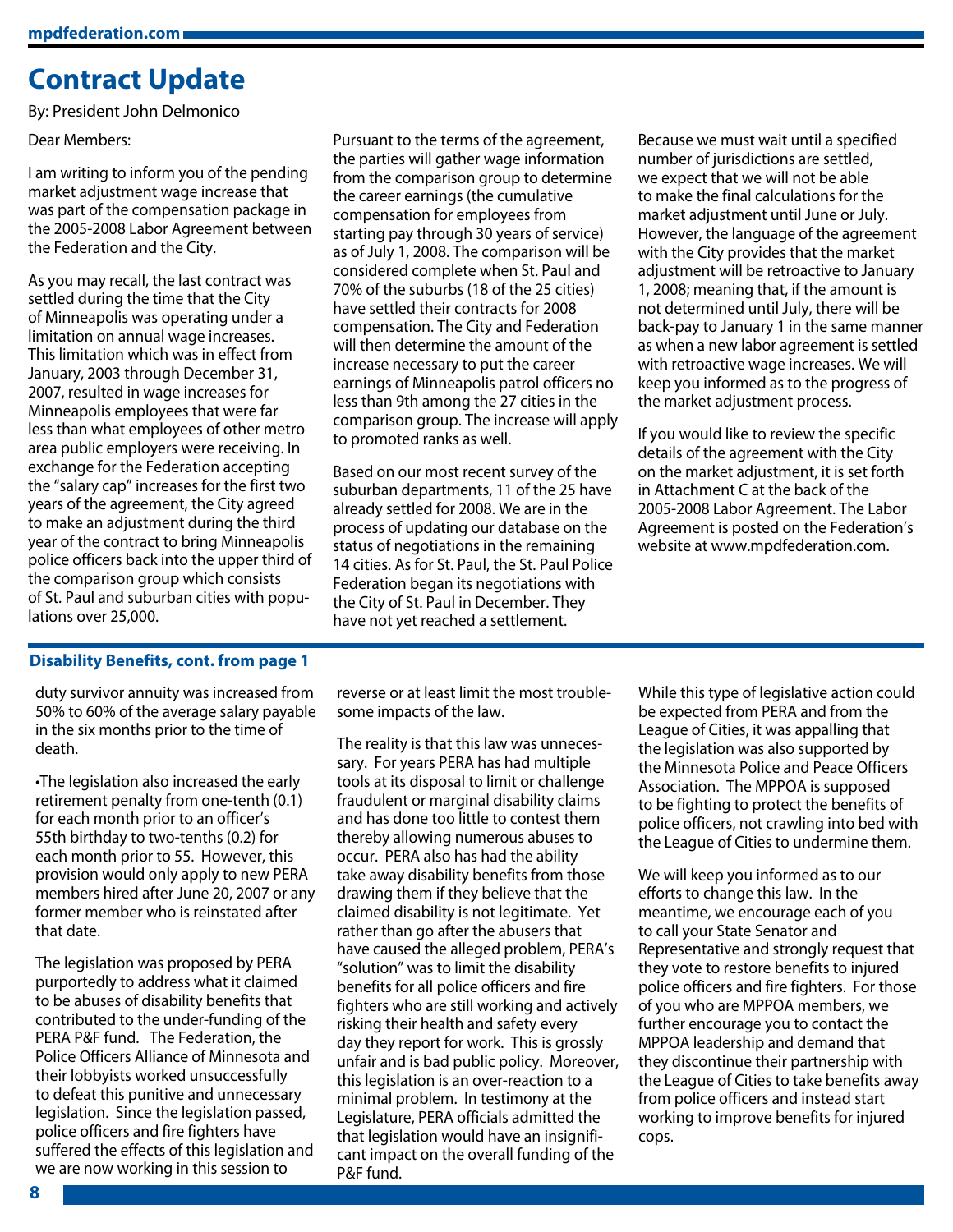# **Providing Statements in Internal Investigations**

By: Vice President Bob Kroll



Fellow members, for the past twelve years, I have been involved in representing officers in providing statements to Internal Affairs and Civilian Review Investigators I would

like to provide a guide for officers who are asked to give statements as either the accused officer or witness in Internal Investigations.

When you are first notified by an investigator that they are requesting a statement, you receive a letter in Interoffice Mail and directions to contact the investigator within five days. At this point, you should familiarize yourself with the case number for a reference. The next step is to contact a Federation Representative. The best way to do this is email the Board Member of your choice with a brief statement of what it is regarding, your name, and best time to reach you, and phone number. You may also call the Federation's general number during business hours, or leave a voicemail for the representative of your choosing. Coordinate a time with the Federation rep to discuss the case and make an appointment with the investigator. If you provide the representative with the case number, the rep can be familiar with the case and generally meet you shortly before the statement.

Whether you are providing a statement to a Civilian Review Investigator, or Internal Affairs Investigator, the process remains the same. In both cases, you are provided with a Garrity Warning. In Civilian Review cases, this warning is mailed to you interoffice from a police administrator. In Internal Affairs, it is read verbally to you just before providing your statement to the investigator. The Garrity Warning states that you are compelled to provide a statement as a condition of your employment. The statement can only be used against you in internal proceedings and cannot be used against

**Whether you bring a Federation Representative to a statement is entirely up to you…but in all cases it is a good idea to at least consult with a representative to see if they should accompany you.**

you in criminal cases, except in the case of perjury. In Internal Affairs, you are also provided with a Tennessen Warning, which describes data privacy practices that pertain to the statement you are providing.

Whether you bring a Federation Representative to a statement is entirely up to you. Some people base this on their involvement in the case, whether they are the accused or witness officer, but in all cases it is a good idea to at least consult with a Representative to see if they should accompany you.

**Remember, it is the investigator's job to ask you the proper question and it is your job to answer the question asked truthfully.**

Before your statement, your Representative should give you an overview on what would be expected and provide you with some do's and don'ts in answering questions. Think of a statement as giving testimony in court or providing a deposition in a lawsuit. All statements are Q & A's. This means the investigator asks you a specific question and you answer that specific question. In all cases, you should tell the truth because the consequences for lying and being caught in it are often times more severe than the actual accused violation itself. When an investigator asks a question, let them fully complete the question and pause while you think about your answer. This way it gives the Representative the opportunity to think of the question and gives you the opportunity to formulate your response. If you cannot understand the question, have the investigator repeat or rephrase

it. If an investigator asks a multiple part question that can be answered in multiple ways, have them break it down into single questions. A key point is to answer only the question asked. It is detrimental to ramble on about things not pertinent to the question. If a question can completely be answered by yes or no, this is encouraged. If you truly do not remember or do not know the answer, they are also very acceptable answers. Something you should not do is speculate; if you are not sure, do not answer a question by speculation. In addition, if you have sufficiently provided an answer there is no need to expound or elaborate on the answer. The goal is to provide a complete, clear, and concise short answer. Remember, it is the investigator's job to ask you the proper question and it is your job to answer the question asked truthfully.

All statements taken, whether in Civilian Review or in Internal Affairs, are tape recorded by the investigator. However, there have been many cases where the recording equipment has failed. It is always a good idea to tape record the incident yourself, or have your representative record it. If you chose to do this, set your tape recorder down and push record with it right next to the recording device of the investigator's. After your statement is transcribed, it will be mailed to you to review and sign. If you have your own recording, it will assist you in reviewing your statement for accuracy. You should not change statements before mailing them back, but if there are discrepancies or inaccuracies, you should make corrections with a red pen, initial it, and return it with corrections. Each page requires your initials, and the final page, your signature. Generally, there is no need to meet with a Representative for reviewing your own statement for accuracy. After reviewing and signing, mail your statement back to the investigator through Interoffice Mail, and do not discuss the case with people other than your representatives.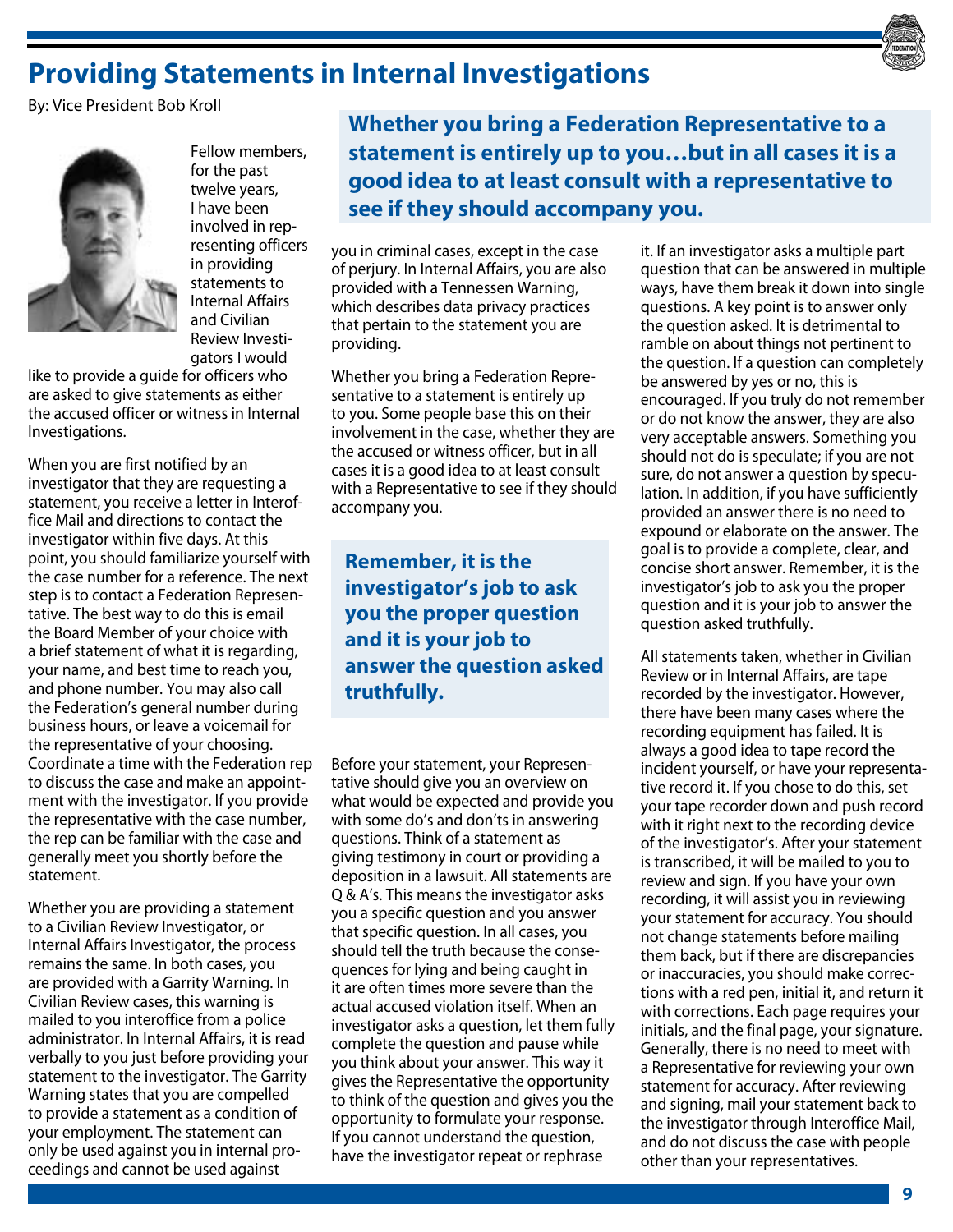# **Officer deaths up in a deadly 2007**

By: Kevin Morison

Last year was a deadly one for law enforcement in the United States, with 186 officers killed nationwide as of December 26, according to preliminary statistics from the National Law Enforcement Officers Memorial Fund (NLEOMF) and Concerns of Police Survivors (C.O.P.S.).

When compared with 2006, when 145 officers died, officer fatalities rose more than 28 percent this year. Outside of 2001, when 239 officers died – 72 in the September 11 terrorist attacks – 2007 is the deadliest year for American law enforcement since 1989, the NLEOMF and C.O.P.S. said in their preliminary report on 2007 officer deaths.

The number of officers killed by gunfire and in traffic-related incidents both increased in 2007, the latter reaching a record high of 81. So far this year, 69 officers have been shot and killed, up 33 percent from 2006, when there were 52 fatal shootings.

Six times this year, two or more officers were gunned down in the same incident, including a shooting that killed three Odessa (TX) Police officers in early September.

"In 2007, our nation's law enforcement officers were confronted with more brazen, heavily armed and cold-blooded criminals than they have faced in many years," said Craig W. Floyd, chairman and CEO of the NLEOMF, a non-profit organization that researches officer fatalities and maintains the National Law Enforcement Officers Memorial in Washington, D.C.

"Even in the face of incredible danger, our men and women in blue displayed remarkable bravery in working to protect the rest of us. As this tragic year comes to a close, every American owes our law enforcement officers an incredible measure of gratitude."

Law enforcement officers killed in trafficrelated incidents also increased, from 73 in 2006 to a new high of 81 this year.

The previous high was 78 in 2000. 2007 is the 10th year in a row in which trafficrelated incidents were the leading cause of officer deaths nationwide. Of the 81 trafficrelated deaths this year, 60 officers died in automobile crashes and six in motorcycle crashes, and 15 were struck by automobiles while outside their own vehicles.

Among other causes of deaths, 18 officers died from physical causes, primarily heat attacks, four drowned, three fell to their deaths and two were killed by falling objects. Three officers died in aircraft accidents, and one was killed in a boating accident.

Handguns were used in the vast majority of fatal officer shootings (51). Shotguns were used in eight officer killings and rifles in nine others, including September's fatal shooting of Miami-Dade (FL) Police Officer Jose Somohano with an assault weapon.

Approximately 40 percent of the officers who died this year were killed in felonious attacks; the other 60 percent died from accidental causes. Up until the late 1990s, more officers died in felonious attacks than accidents. Alcohol was a contributing factor in 21 of this year's officer fatalities, up from 17 percent in 2006; illegal drugs played a role in 21 deaths, up from 11 in 2006.

After peaking at 277 in 1974, officer fatalities have generally declined over the past three decades, with the exception of the increase in 2001 due to the attacks of 9-11.

*Reprinted with permission of the author and AMERICAN POLICE BEAT.*

### **Mark Bedard Bracelets**

Mark Bedard Bracelets are still available at the Federation office. The bracelets are royal blue, made of anodized aluminum, and laser engraved with white lettering. The bracelets are \$14 and available in ½" and ¾" sizes. Please call the Federation with any questions.

**MARK**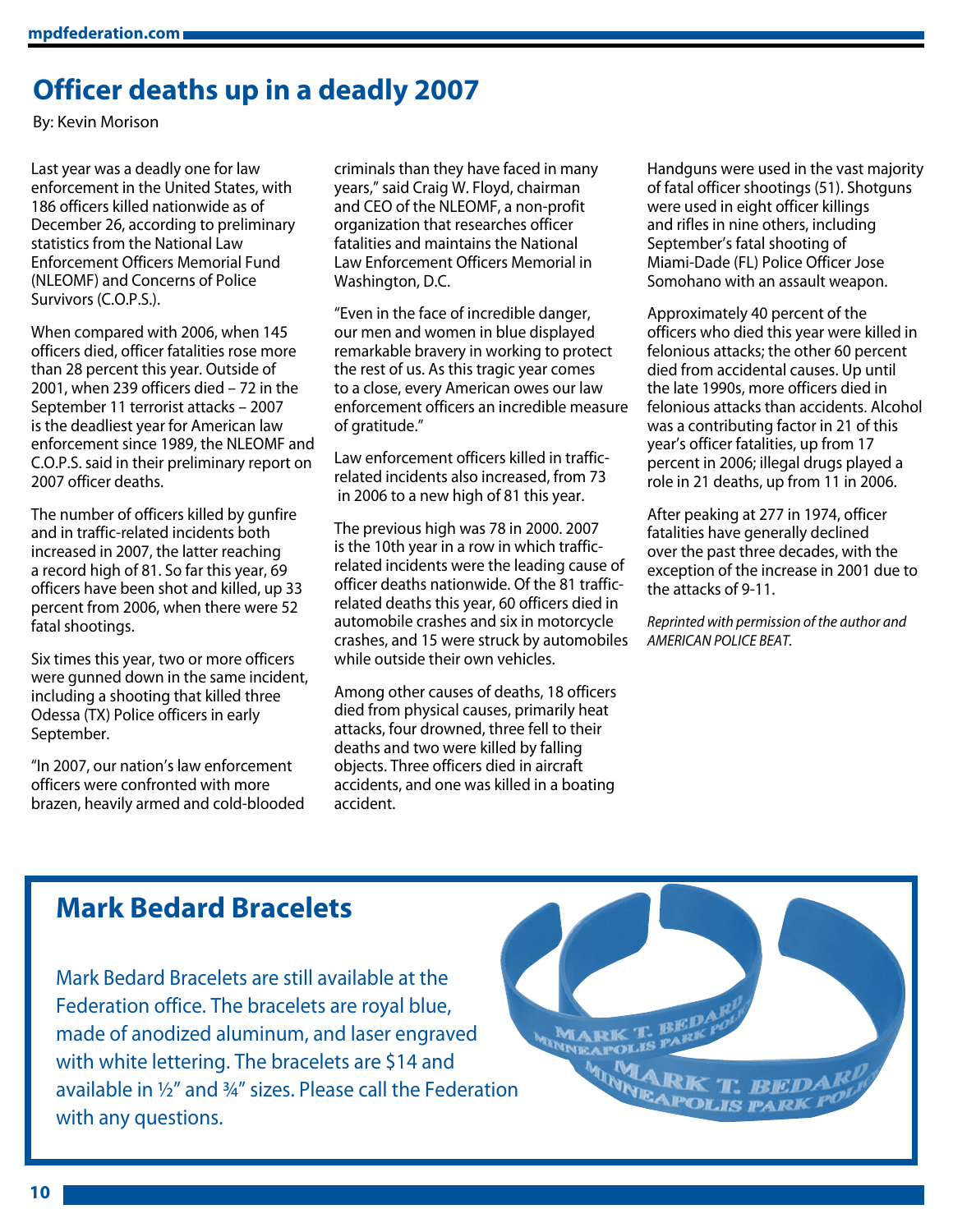### **Police Officers Federation of Minneapolis Annual Golf Tournament**

Friday, June 27, 2008 Columbia Golf Course 3000 Central Ave NE 612-789-2627

### **COST:**

\$100.00 per person (\$400.00/Foursome) includes lunch, range balls, golfing, cart, beverages on the course, and dinner after golf. There will be excellent door prizes and a gift to each golfer. Registration forms must be turned in by **Thursday, June 19, 2008**.

### **FORMAT:**

FOUR person scramble, two carts per foursome. We will award prizes for first and second place on the courses. Prizes will also be awarded for the Men's and Women's Long Drive, closest to the pin, and longest putts on each course.

Lunch and Registration: 11:30 a.m. to 1:00 p.m.

Shot-Gun Starts at 1:00 P.M.

Registration forms are additionally available at the Federation Office, 1811 University Ave. NE. We are limited to 144 golfers. Spots will be filled on a first come, first served basis and will be accepted when accompanied with the full amount of the registration fee (\$380.00). We encourage you to sign up as early as possible!

 If you have any questions please contact me at the Federation office at (612)788-8444 or email me at director3@mpdfederation.com .

Sherral Miller-Schmidt, Tournament Chair



# **Federation Golf Tournament Registration Form**

Foursome--Please fill out completely and mail or bring to the Federation Office at 1811 University Avenue NE, Mpls. MN 55418. Form must be turned into the Federation Office by **Thursday, June 19, 2008**.

*Make checks payable to the Police Officers Federation of Minneapolis (or POFM).* Registration forms are available at the Federation office. Registration will be on a first come, first served basis and will be accepted when accompanied with the full amount of the registration fee (\$400.00). We encourage you to sign up as early as possible!

| <b>Name</b> | <b>Address or work location</b> | Phone | <b>Email</b> |
|-------------|---------------------------------|-------|--------------|
|             |                                 |       |              |
|             |                                 |       |              |
|             |                                 |       |              |
|             |                                 |       |              |
|             |                                 |       |              |
|             |                                 |       |              |
|             |                                 |       |              |
|             |                                 |       |              |